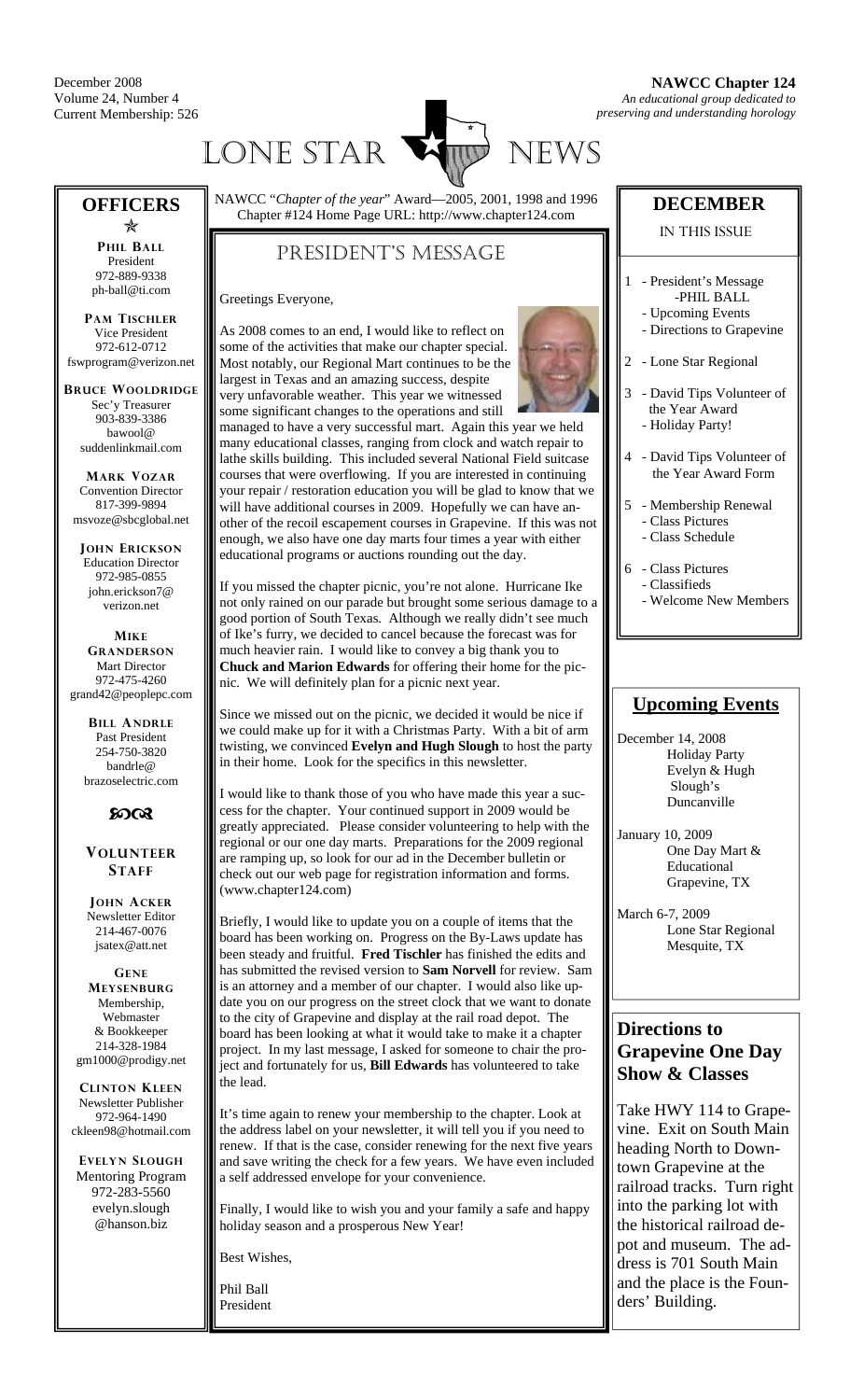# **2009 LONE STAR REGIONAL Friday March 6th and Saturday March 7th**

# **Mesquite Convention Center 1700 Rodeo Drive, Mesquite, Texas**

# **Hosted by Lone Star Chapter # 124**

**Co-Hosted by:** 

**Southwestern Chapter # 15** 

**Five State Collectors Chapter # 80** 

**San Jacinto Chapter # 139** 

#### **Regional Highlights:**

**Biggest Mart in TEXAS**, guest speaker **Mike Dempsey** presenting **"Repivoting Watch Wheels with Homemade Drills", "Making Special Clock Tools" and "Reproducing Clock & Watch Hands on a Lathe"**, 30,000 Square Foot Mart Area, Full 8' x 2 ½' Mart Tables, 24 Hour **Professional Security**, Free RV Parking, NO hookups. Lots of **Silent Auctions and "it's for free" table**. **Friday Night Banquet**, **Cash Bar** and **Clock Auction**.

### **Mesquite Hotel/Motels:**

**Mention NAWCC for Special Rates!** 

\* **Hampton Inn (on site)**- - 1 800-HAMPTON \$88 single or double \$108 suite sing/dubl, **CALL BEFORE FEB 12!** (mention NAWCC for rate) **\*** Holiday Inn Express - - - - 1(972) 288-9900 (no special rate) 0.2 miles away

| $\cdot$ Super 8 Motel - - - - - - - - | $1(972)$ 289-5481 (no special rate) 0.4 miles away       |
|---------------------------------------|----------------------------------------------------------|
| $*$ Spanish Trails Inn - - - - -      | $1(972)$ 226-9800 (no special rate) 0.8 miles away       |
| * La Ouinta                           | $------1(972)$ 216-7460 (no special rate) 2.0 miles away |

# **Regional Agenda**

**Friday March 6, 2009** 7:00…Unloading ,Setup and Registration **Table holder badge pickup at unloading door** 8:00…Mart and Exhibits Open 5:00…Mart and Exhibits Close 5:00…Cash Bar Opens 6:00…Banquet – **(Pre-registration Only)** 7:30…Auction Starts **Saturday March 7, 2009** 8:00…Registration 8:00…Mart and Exhibit Opens 3:00…Mart and Exhibit Closes 3:30…**SECURITY ENDS NOTE: Only Unloading Allowed on Thursday, March 5, 2-5 pm.** 

#### **For more information and a link to Hampton reservations, check out our website at www.chapter124.com**

**Thursday setup by prior approval only!** 

#### **\* \* \* PRE-REGISTER NOW AND SAVE! \* \* \***

Registration \$30 at the door

**For more information call Gene Meysenburg at 214-328-1984 or email at gm1000@prodigy.net Tables Reserved by Groups must be received in one envelope. All Pre-Registration received by February 21st, 2008 will be confirmed by mail and Refunds will be granted up to March 5th! Tables must be set-up and displayed in the Mart. Only Horological items may be Bought/Sold in Mart. No Pets allowed in Mart except for guide dogs with visually impaired persons. Only Members of NAWCC, their spouse and their children under 18 will be admitted to the Mart. NAWCC Members and Officers are not responsible for any loss, damage, injury or tort during this Regional.** 

**NAWCC Regional Convention Rules will govern.** 

#### **(PLEASE BLOCK PRINT ALL ENTRIES. FOR ADDITIONAL SPACE USE SEPARATE SHEET)**

|                                                                                                                                                                     | NAWCC No. BHONE (b)                         |                                                      |                       |
|---------------------------------------------------------------------------------------------------------------------------------------------------------------------|---------------------------------------------|------------------------------------------------------|-----------------------|
|                                                                                                                                                                     |                                             |                                                      |                       |
| FIRST OR NICKNAME FOR BADGES ( ) ( ) Email:<br>(Include Member, Significant Other and Children)                                                                     |                                             |                                                      |                       |
| Mart Admission for NAWCC Members or Spouse for Pre-Registration - - - - - - _______<br>Mart Admission for Members Children under age 18 admitted free - - - - - - - |                                             | <b>OUANTITY</b><br>PRICE<br>@ \$25.00 ea<br>- FREE - | <b>TOTAL</b><br>00.00 |
|                                                                                                                                                                     | Check No:                                   | @ \$35.00 ea                                         | $Total =$             |
| Make Checks Payable to "LONE STAR CHAPTER 124": Mail to Gene Meysenburg; 11028 Creekmere, Dallas, TX 75218.                                                         | <b>Payment in US Currency or Check Only</b> |                                                      |                       |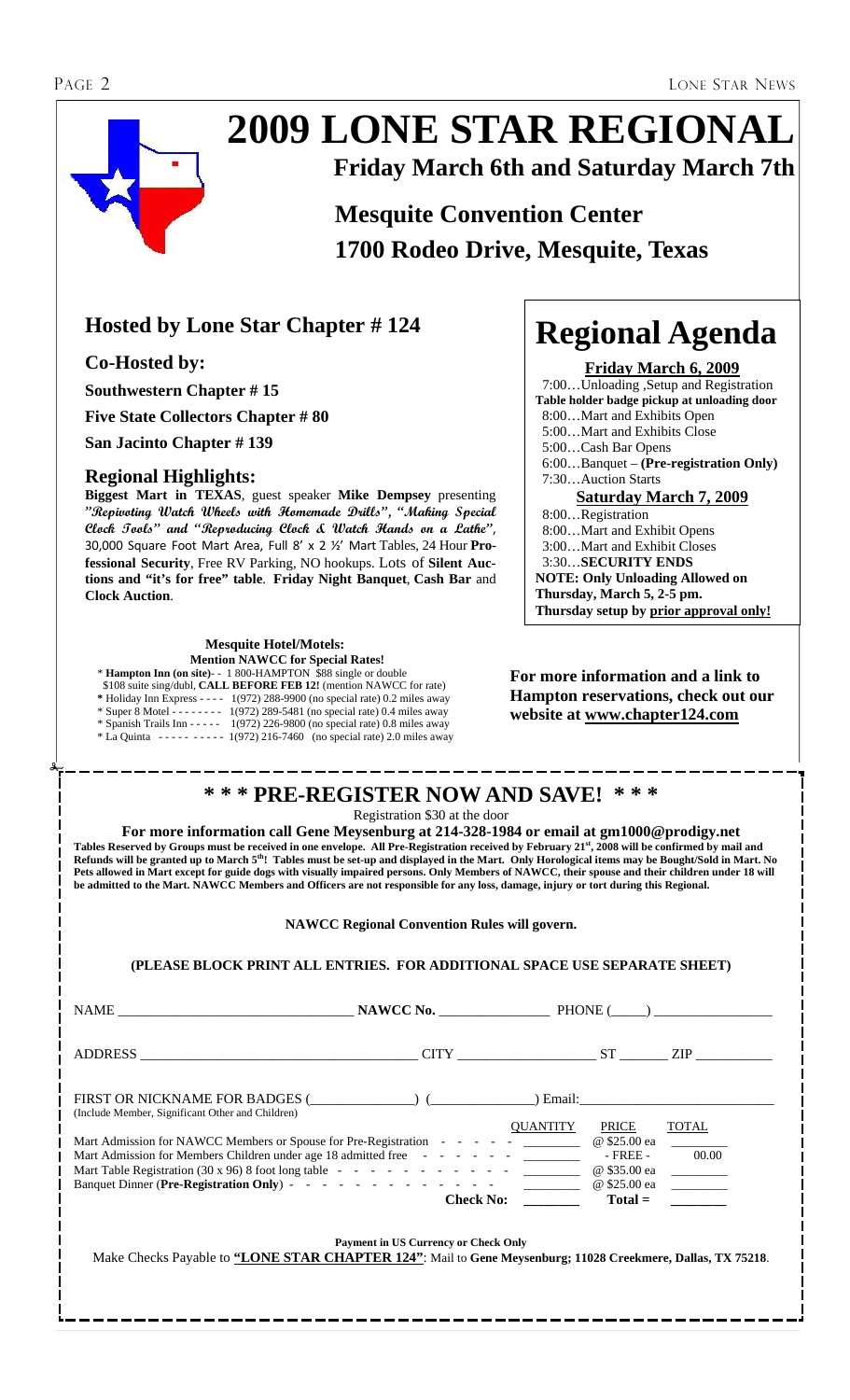# **Lone Star Chapter 124's David Tips Volunteer of the Year Award**

Lone Star Chapter 124's "David Tips Volunteer of the Year Award" (DTVY) is a prestigious award. It carries with it the endorsement of Chapter 124's membership for one's special contributions to the Chapter. The award is in memory of Lone Star Chapter 124's First President, C. David Tips.

The purpose of the award is to recognize a member who has provided very valuable contributions to the Chapter and to the Chapter only. The awardee will be announced at the Regional Banquet and they will receive a plaque of recognition. Current Board members as well as the DTVY Committee members are not eligible to receive this award. It is not mandatory this award be given every year.

There will be a David Tips Volunteer of the Year Award Committee consisting of five (5) members. The Chair will be appointed by the Chapter 124 President to serve for one year under his/her administration and the Chair will appoint four (4) Chapter Members to participate, including the most recent recipient of the award. The purpose of the DTVY Committee is to make the sole decision as to who will receive the award. Chapter 124 Board Members are not eligible to vote for a recipient. Once a recipient has been selected, it will be kept secret until the award is given. The Chapter President and the DTVY Committee members are the only ones that will know who the recipient will be until the award is presented.

The DTVY Committee will ask the current Board Members as well as the Chapter 124 membership for their input as to who they would like to nominate. The Nominee may have contributed a lot in the past. Even if this individual is not able to volunteer today, he/she is still eligible to receive this award. Any Chapter member in good standing may nominate someone for this award by filling out the nomination form.

The Nomination Form will be presented to the Membership in December of each year requesting the membership nominate someone worthy of this award. The Nomination Form will also be on the Chapter 124 website so it will be available at all times. A nomination form must be completed for each nominee and submitted by February 20th to the DTVY Committee Chair so that a decision may be made regarding the awardee. The award may be presented at the Annual Meeting if the Board and DTVY Committee feel this change is necessary.

The recipient of the DTVY award may only receive this honor one time. The awardee will receive a plaque; have their picture taken for the Newsletter as well as the NAWCC's Bulletin Chapter Highlights. There will also be a plaque with names of the awardees to be displayed at the One Days, Regional and any other special Chapter events.

#### **PLEASE USE THE NOMINATION FORM ON THE NEXT PAGE**



#### **Holiday Party!**

 The 2008 Chapter 124 Holiday Social will be held on Sunday, December 14th at the home of **Evelyn and Hugh Slough**, 907 Middle Run Place, Duncanville, TX starting at 2 PM and ending at 5 PM. If you would like to bring some food, the following is a suggestion. If your last name begins with A through M, bring finger foods (finger sandwiches, dips and chips, fruit or cheese and crackers) to share. If your last name begins with N through Z, bring something for dessert to share.

#### **Driving Directions**

**From Dallas:** If traveling from Loop 12, go South onto Spur 408, cross I-20 onto Clark Road and turn left (East) at Big Stone Gap Road. Turn left onto Middle Run and turn right onto Middle Run Place. For those arriving via I-20, exit S. Cedar Ridge

Drive. Go South and turn right onto Big Stone Gap Drive. Turn right onto Middle Run and right onto Middle Run Place.

#### **From Cedar Hill, Highway 67:**

Exit Highway 67 at Beltline Road and go North to New Clark Road. Turn right and proceed North to Big Stone Gap—turn right (East) onto Big Stone Gap Drive. Turn left onto Middle Run and right onto Middle Run Place.

**Parking:** Street parking is available in front and at each end of the block.

For a Mapquest map, go to: http://www.mapquest.com/maps? address=907+Middle+Run+Place&zipcode=75137

All Chapter 124 Members and their families are welcome!

144444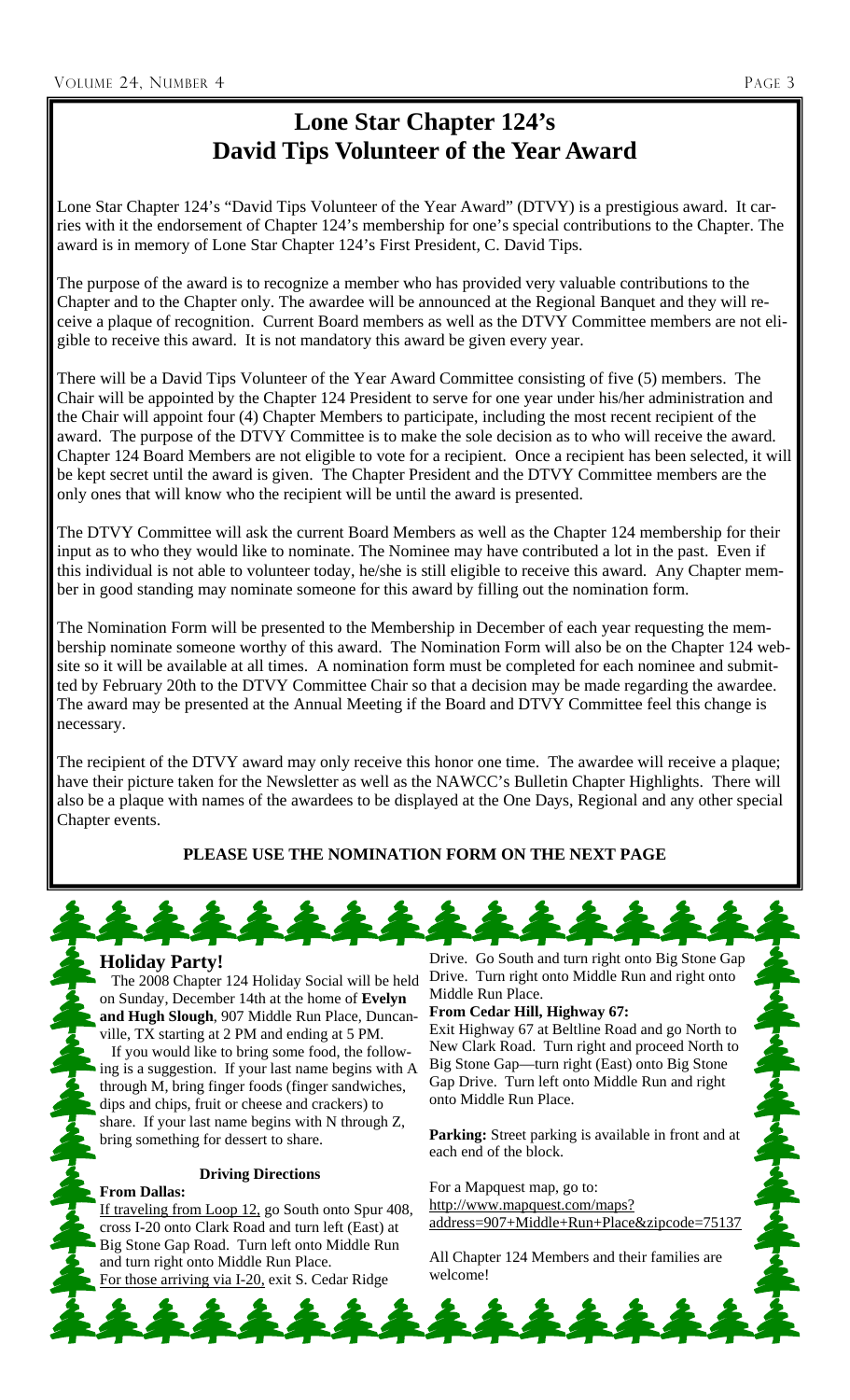|                                             | Lone Star Chapter 124's "David Tips Volunteer of the Year Award"<br><b>Nomination Form</b>                                                                                              |
|---------------------------------------------|-----------------------------------------------------------------------------------------------------------------------------------------------------------------------------------------|
|                                             | Note: This is a Lone Star Chapter 124 award and contributions to the Chapter are what are most important!                                                                               |
|                                             |                                                                                                                                                                                         |
|                                             |                                                                                                                                                                                         |
|                                             | Offices Held and Years of that Service: (This can be found on the Chapter Web Page under Officers.)                                                                                     |
|                                             | Chapter Level: <b>Example 2018 Chapter Level Chapter 2018</b>                                                                                                                           |
|                                             | Participation on a Committee, Chairmanships, Special Services, Certificates/Awards, and/or other Contributions:                                                                         |
|                                             |                                                                                                                                                                                         |
|                                             | National Level/ National Conventions as related to the Chapter only: __________________                                                                                                 |
| Lone Star Chapter 124's membership:         | Lectures, Workshops, Seminars, Educational Classes or other Chapter related activities that have promoted Education to                                                                  |
| Promote Horology and Lone Star Chapter 124: | Publications, Newsletter Articles, Newspaper Articles or other writing that helps                                                                                                       |
|                                             | Please state why this person is the most deserving of this honor. Feel free to have other members endorse this nominee<br>with a letter. Add an additional page if more room is needed/ |
| <b>Nominated By:</b>                        |                                                                                                                                                                                         |
|                                             |                                                                                                                                                                                         |
|                                             |                                                                                                                                                                                         |
|                                             |                                                                                                                                                                                         |
|                                             |                                                                                                                                                                                         |
|                                             | You may also go to Chapter124.com/DTVYNomination.htm to get the form on-line.                                                                                                           |
| <b>MAIL TO:</b>                             | <b>DEADLINE FOR NOMINATIONS IS FEBRUARY 20, 2009</b><br><b>PAM TISCHLER</b><br>E-MAIL TO: FSWProgram@verizon.net<br><sub>or</sub><br><b>4516 Barwyn Court</b><br><b>Plano, TX 75093</b> |
|                                             |                                                                                                                                                                                         |

**For a sample nomination form, please go to:** 

**www.chapter124.com/DTVYNomination.htm**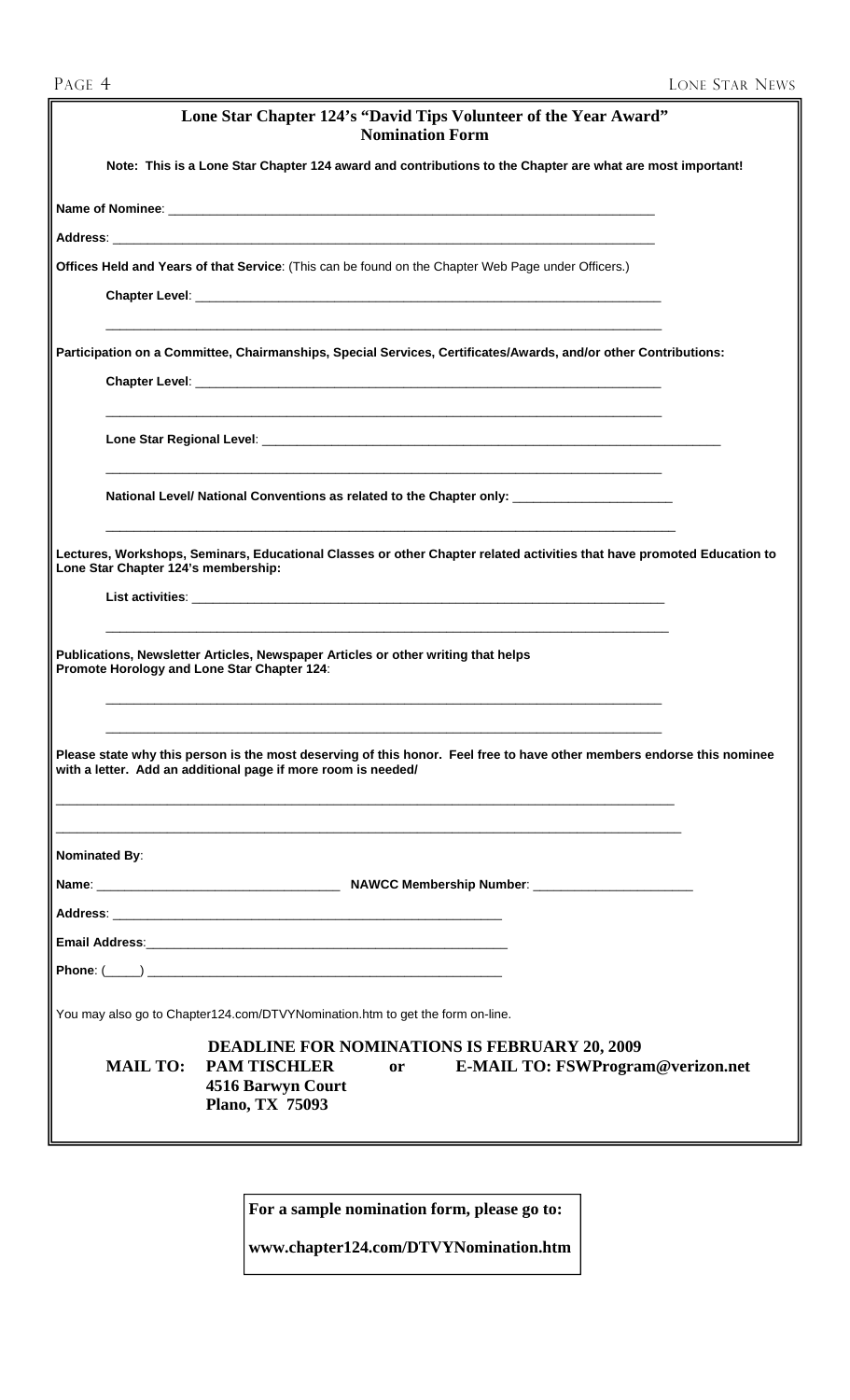